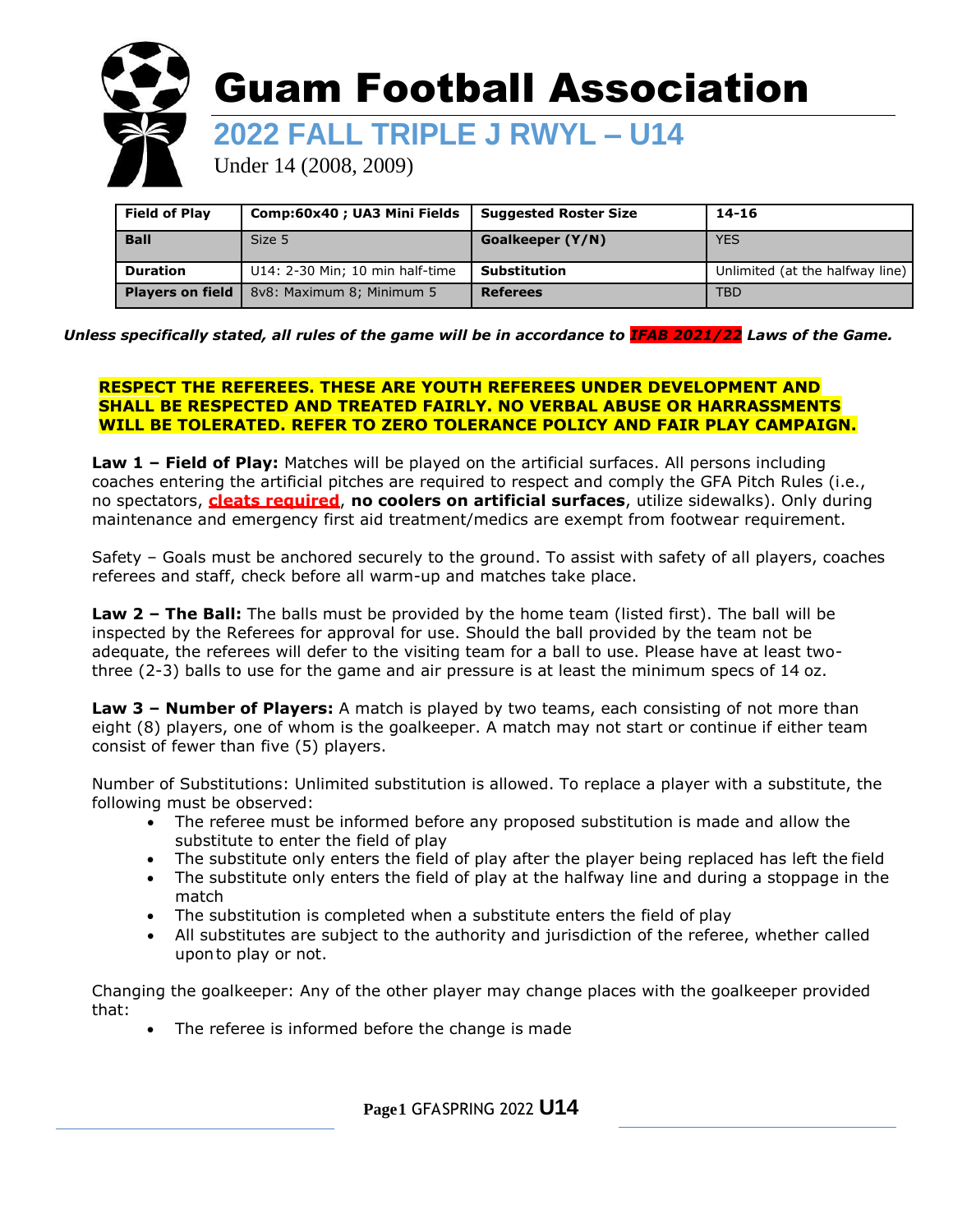• The change is made during a stoppage in the match

Infringements and sanctions: Please refer to the 2021/22 FIFA Law of the Game (LOTG) for details.

# **Law 4 – Players' Equipment:**

Basic Equipment: The basic compulsory equipment of a player comprises the following separate items:

- A jersey or shirt with sleeves with a unique number on the back (no duplicate jersey numbers)
- Shorts **No pockets allowed.**
- Stockings Players must have stockings with the same base color (black, black with white stripes, etc.)
- Footwear Player must wear appropriate soccer cleats or turf shoes
	- Shin guards a) are covered entirely by the stockings, b) are made of rubber, plastic or similar suitable material, c) provide a reasonable degree of protection (Caution: For the intent and purpose for player's safety, the shin guards must be age/size appropriate which covers the majority of the player's shins. It shall be the coaches' responsibility to ensure that the players are wearing proper sized shin guards).

Colors: The two teams must wear colors that distinguish them from each other. Should it conflict, the home team (listed first) on schedule must wear bibs. Each goalkeeper must wear colors that distinguish him from the other players including the opponent.

**Law 5 – The Referee:** Each match is controlled by referees who has full authority to enforce the LOTG in connection with the match to which he has been appointed.

Decision of the referee: The decision of the referee regarding facts connected with the play, including whether or not a goal is scored and the result of the match, are final. The referee may only change a decision on realizing that it is incorrect or, at his discretion, on the advice of an associate referee (or assistant referees in 3-man system), provided that he has not restarted play or terminated the match.

**Law 6 – The Other Match Officials:** In the event of the three referee system (Center Referee and two Assistant referees) being utilized, the assistant referee are to assist the referee in various duties as outlined in the LOTG.

**Law 7 – Duration of the match:** The match lasts two equal periods of 30 minutes. Half-time interval must not exceed ten (10) minutes. The duration of the match or half-time may be altered only with the decision of the referees and/or the Referee Administrator or Youth Administrator to keep the match on schedule. There will be no grace periods to delay the start of a match. There will be no added time given. If a penalty kick has to be taken or retaken, the duration of either half is extended until the penalty kick is completed.

**Law 8 – The Start and Restart of Play:** Kick off will be awarded to the Home team. In the second half, the teams change ends and the opposite team will take the kick-off. The ball is in play when it is kicked and clearly moved (can go backward or sideways). All other rules related to start and restart of play are to be followed by the LOTG.

**Law 9 – The Ball In and Out of Play:** The ball is out of play when a) it has wholly crossed the goal line or touch line whether on the ground or in the air, b) play has been stopped by the referee.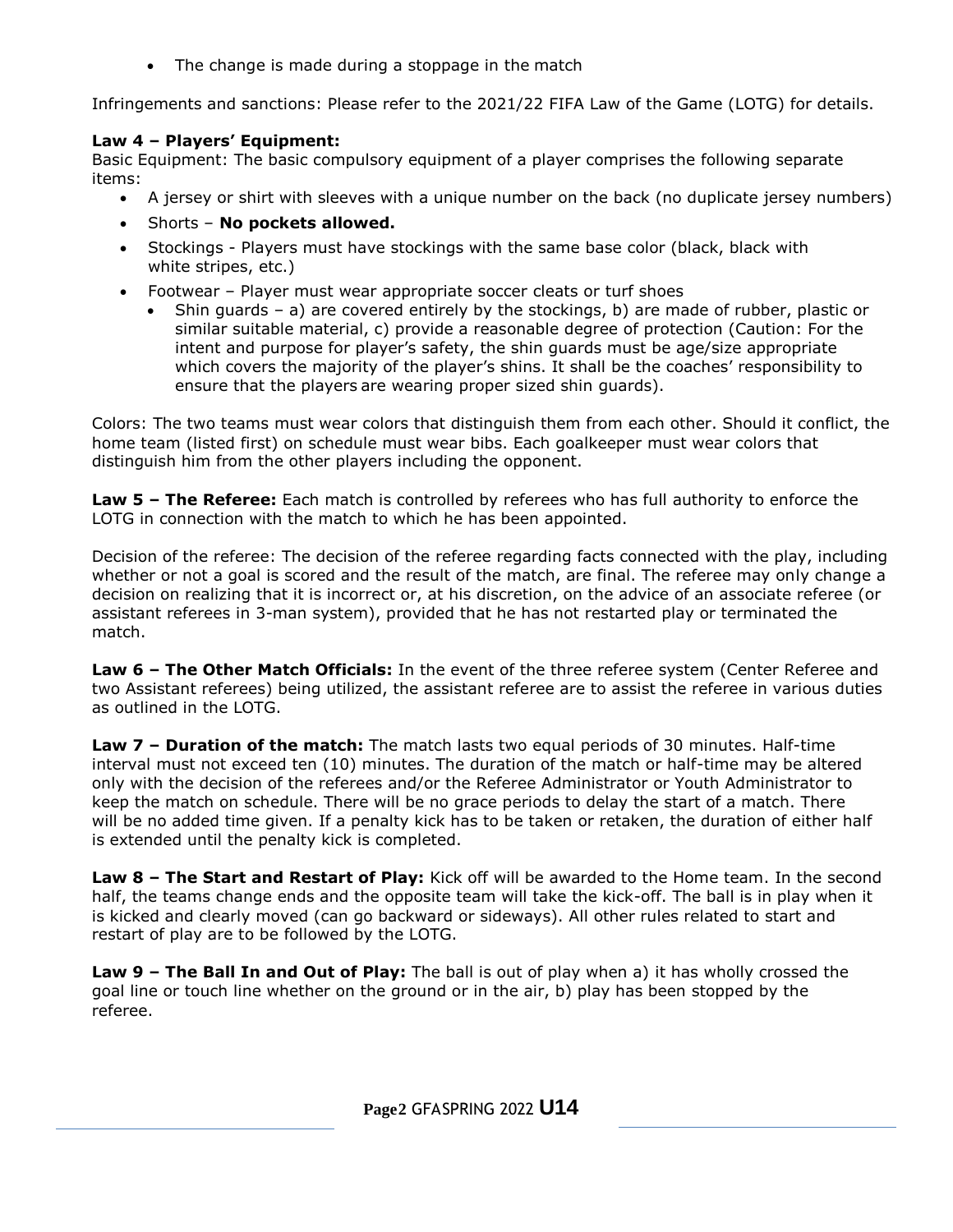The ball is in play at all other times, including when (a) it rebounds off a goalpost, crossbar or corner flag post and remains in the field of play, (b)it rebounds off either the referee or an assistant referee when they are out of field of play.

**Law 10 – Determining the Outcome of a Match:** A goal is scored when the whole of the ball passes over the goal line, between the goalposts and under the crossbar, provided that no infringement of the LOTG has been committed previously by the team scoring the goal.

**Law 11 – Offside:** It is not an offence in itself to be in an offside position. A player is in offside position if: he is nearer to his opponent's goal line than both the ball and the second-last opponent. A player is not in an offside position if: (a) he is in his own half of the field of play, or (b) he is level with the second- last opponent, or (c) he is level with the last two opponents.

Offence: A player in an offside position is only penalized if, at the moment the ball touches or is played by one of his team, he is, in the opinion of the referee, involved in active play by: a) interfering with play, or b) interfering with an opponent, or c) gaining an advantage by being in that position.

There is no offside offence if a player receives the ball directly from (a) a goal kick, (b) a throwin, (c) a corner kick.

**Law 12 – Fouls and misconduct:** A player who commits a caution or sending-off offence, either on or off the field of play, whether directed towards an opponent, a team-mate, the referee, an assistant referee or any other person, is disciplined according to the nature of the offence committed.

Caution offences: A player is cautioned and shown the yellow card if he commits any of the following seven offences:

- Unsporting behavior
- Dissent by word or action
- Persistent infringement of the Laws of the Game
- Delaying the restart of play
- Failure to respect the required distance when play is restarted with a corner kick, free kick or throw-in
- Deliberately leaving the field of play without the referee's permission

A substitute or substituted player is cautioned if he commits any of the following offences:

- Unsporting behavior
- Dissent by word or action
- Delaying the restart of play
- Entering or re-entering the field of play without the referee's permission

Sending-off offences: A player, substitute or substituted player is sent off if he commits any of the following seven offences:

- A serious foul play
- Violent conduct
- Spitting at an opponent or any other person<br>• Denving the opposing team a goal or an obvi
- Denying the opposing team a goal or an obvious goal-scoring opportunity by deliberately handling the ball (this does not apply to a goalkeeper within his own penalty area)
- Denying an obvious goal-scoring opportunity to an opponent moving towards the player's goal by an offence punishable by a free kick or a penalty kick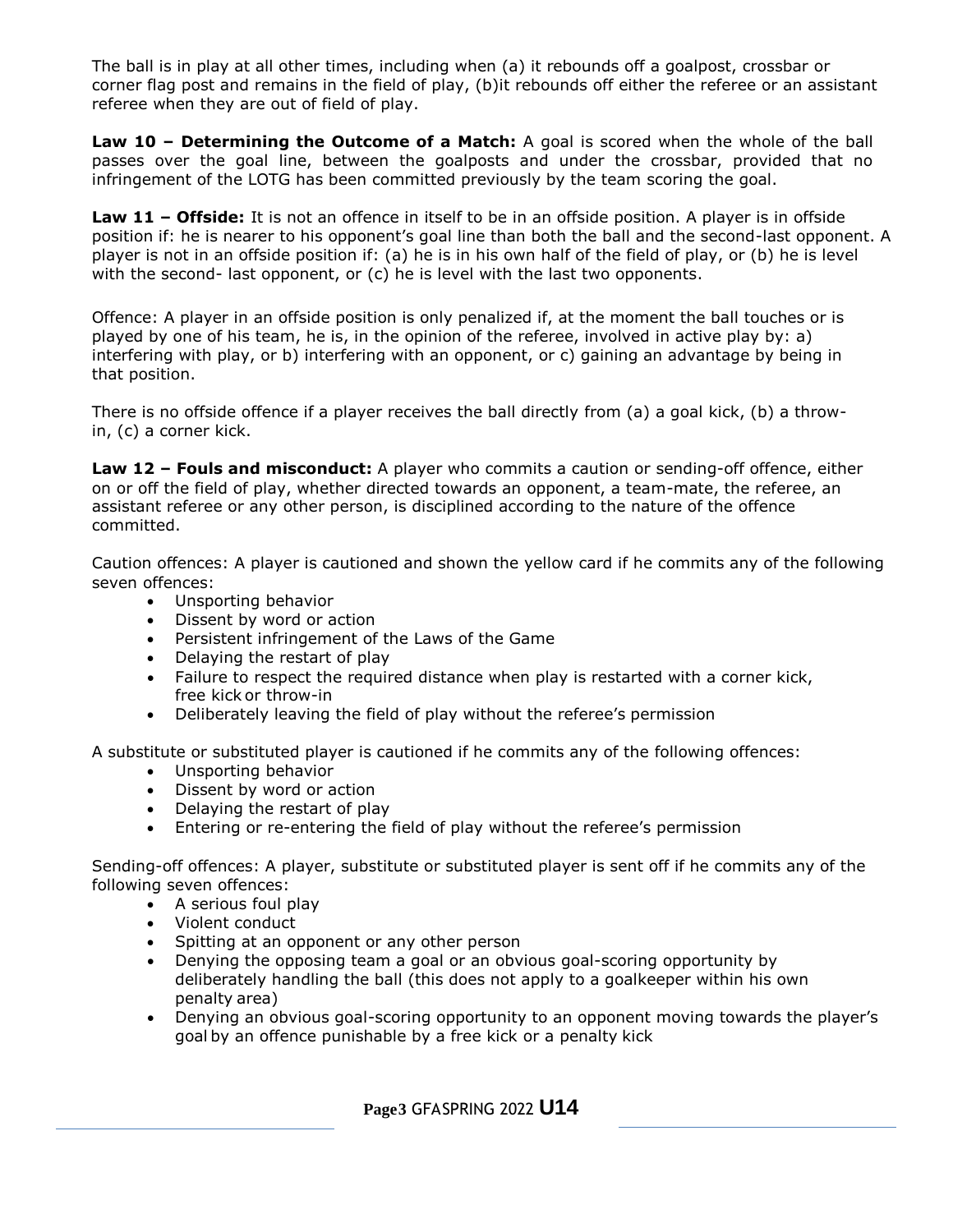- Using offensive, insulting or abusive language and/or gestures
- Receiving a second caution in the same match

A player, substitute or substituted player who has been sent off must leave the vicinity of the field of play and the technical area.

 If an indirect free kick is kicked directly into the team's own goal, a corner kick is awarded to the opposing team

Procedure of the free kicks is to be complied according to the LOTG.

**Law 14 – The Penalty Kick:** A penalty kick is awarded against a team that commits one of the ten offence for which a direct free kick is awarded, inside its own penalty area and while the ball is in play. A goal may be scored directly from a penalty kick. Additional time is allowed for a penalty kick to be taken at the end of each half or at the end of periods of extra time. Procedure of the penalty kick is to be complied according to the LOTG.

**Law 15 – The Throw-In:** A throw-in is awarded to the opponents of the player who last touched the ball when the whole of the ball crosses the touch line, either on the ground or in the air. A goal cannot be scored directly from a throw-in. Procedure of the throw-in is to be complied according to the LOTG.

**Law 16 – The Goal Kick:** A goal kick is awarded when the whole of the ball passes over the goal line, either on the ground or in the air, having last touched a player of the attacking team, a goal is not scored in accordance with Law 10. A goal may be scored directly from a goal kick, but only against the opposing team. Procedure of the goal kick is to be complied according to the LOTG.

**Law 17 – The Corner Kick:** A corner kick is awarded when the whole of the ball passes over the goal line, either on the ground or in the air, having last touched a player of the defending team, and a goal is not scored in accordance with Law 10. A goal may be scored directly from a corner kick, but only against the opposing team. Procedure of the corner kick is to be complied according to the LOTG.

## Added:

Goalkeeper: Goalkeeper will have use of their hands. Goalkeeper may not punt or drop kick the ball. Goalkeeper must throw/roll in place of punt/dropkick. A goal cannot be scored directly from a throw by the goalkeeper.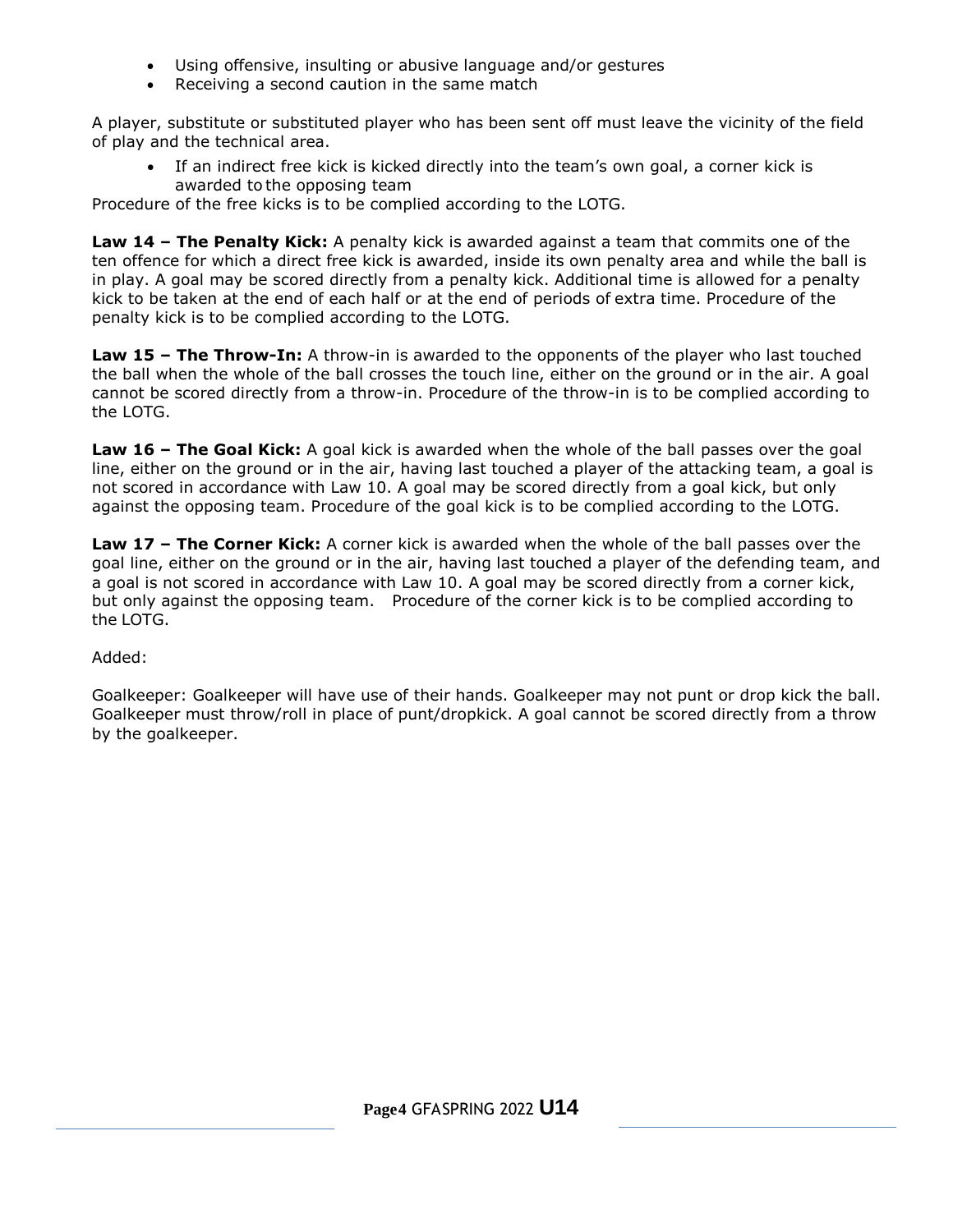# **OTHERS MATTERS:**

- 1. **STANDINGS:** Competitive division will play single round robin with top four teams in standing advancing for playoffs. A club's standing in its division shall be determined in the following manner:
	- i. Total points gained (Win = 3 points, Draw = 1 point, Loss = 0 points)
	- ii. Head to Head (if more than two teams, skip to iv.)
	- iii. Goal Differential
	- iv. Greater number of goals
	- v. Fewest number of forfeits
	- vi. Fewest number of disciplinary
- 2. **SCHEDULES**: GFA reserves the right to make changes to the schedule based on availability of the facility. GFA will determine if any reschedule matches will be warranted due to inclement weather, acts of God, or any other unforeseen circumstances. Teams may not request for match to be rescheduled.
- 3. **ROSTERS**: Coaches must submit a complete roster prior to the first match of the season. If any changes are made within the season, coaches must update the roster in a timely manner.
- 4. **PLAYOFFS:** Top four teams in standing will be placed in playoffs. Should a match result in a draw at the end of the regulation time, the match will immediately proceed to kicks from the penalty mark. Procedure:
	- Each team is responsible for selecting the players from those on the field of play at the end ofthe match and the order in which they will take the kicks
	- Once all eligible players have taken a kick from the penalty mark, the same sequence does not have to be followed as in the first round of kicks
	- A player other than the goalkeeper who is injured may not be substituted during the taking ofthe kicks from the penalty mark
	- If the goalkeeper is sent off during the taking of the kicks from the penalty mark, he must be replaced by a player who finished the match
	- A player, substitute or substituted player may be cautioned or sent off during the taking ofthe kicks from the penalty mark
	- The referee must not abandon the match if a team is reduced to fewer than five (5) players during the taking of kicks from the penalty mark
	- If a player is injured or sent off during the taking of kicks from the penalty mark and the team has one player fewer, the referee should not reduce the number of players taking kicks for the other team. An equal number of players from each team is required only at the start of the taking of kicks from the penalty mark

For any reason that there are no playoffs, the first-place team is determined by division standings. A club's standing in its division shall be determined in the following manner:

- i. Total points gained (Win  $=$  3 points, Draw  $=$  1 point, Loss  $=$  0 points)
- ii. Goal differential
- iii. Head to Head (if more than two teams, skip to iv.)
- iv. Greater number of goals
- v. Fewest number of forfeits
- vi. Fewest number of disciplinary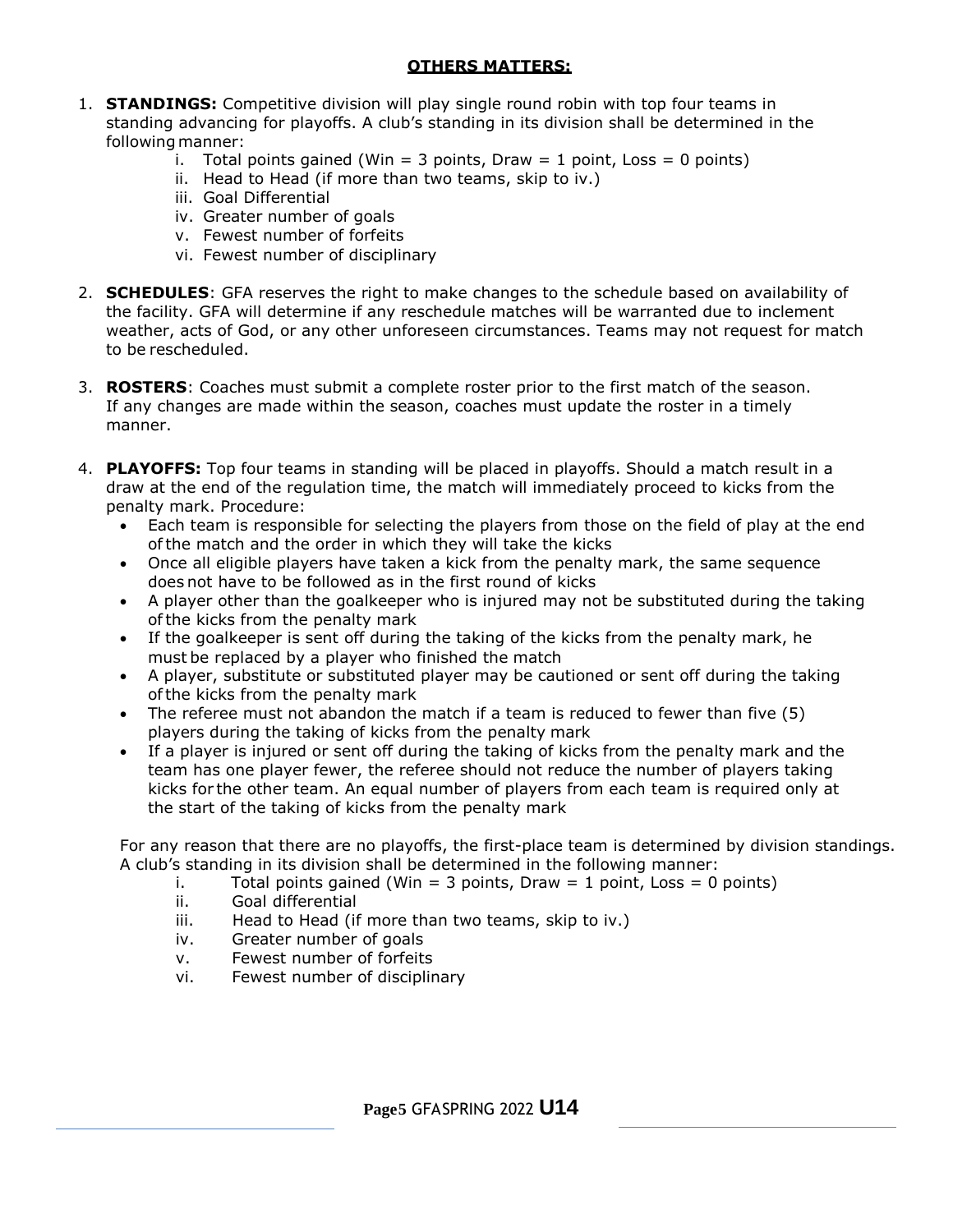- 5. **ELIGIBILITY:** Player must be registered with PowerUp. Please note that if a player should switch clubs or divisions a TRF must be submitted. Youth players must play for **ONE TEAM ONLY and ONE LEAGUE ONLY.** Clubs violating this will be sanctioned by the GFA Competition Director. Teams in violation will forfeit the match. It is mandatory that players play within their age group (not up and never down). Rosters must be updated once any changes have been made.
- 6. **INELIGIBLE PLAYER:** Further sanctions will be made should a team play an ineligible player(s) during the league. It is the teams (coaches/club representative) responsibility to ensure that he/she does not play an ineligible player. Under no condition will the officials of GFA (staff, referees, committee) will be held responsible for any player that is ineligible and play(ed) in the match. Your cooperation is highly appreciated.

GFA Disciplinary Code 2021 (Article 58 Ineligibility): If a player is fielded in an official match despite being ineligible, his team will be sanctioned by forfeiting the match (cf. art. 58.1) and paying a minimum at least USD25.

- 7. **COACHES (TECHNICAL AREA):** Coaches must adhere to technical area, pitch rules and code of conduct standards. **No coaches on the end lines or on the opposite side of the pitch.** Please refer to the Zero Tolerance Policy.
	- 8. **DISCIPLINARY MATTERS:** An issuance of a yellow card is a warning. An accumulation of two yellow cards in a game will result in a "soft red" which the player is ejected from the remainder of the game and the team will play short. A straight red card will result an immediate ejection from the remainder of the game and the team will play short.

A "soft red" or a straight red card issuance will warrant an automatic one game suspension and twenty- five (\$25) fine at a minimum. Each red card is reviewed by the disciplinary committee. A notification of disciplinary committee's decision will be submitted to the club representative via email at the earliest seven (7) calendar days from the date of the incident.

- a. Anti-Doping:
	- i. Doping is prohibited. The FIFA ADR, AFC Anti-Doping Regulations, the GFA Disciplinary Code, and all relevant GFA directives in relations to anti-doping are applicable to the Competition.
	- ii. The GFA shall inform each member association by means of a circular of the doping control procedure for the Competition.
	- iii. The GFA Medical Committee shall be responsible for the approval of the WADAaccredited laboratory which shall carry out the analysis of all doping samples.

*"In doping-related matters, the FIFA Anti-Doping Regulations apply in full. In the event of any discrepancy between the national regulations and the FIFA Anti-Doping Regulations, the provisions set out in the FIFA Anti-Doping Regulations shall prevail."*

- 9. **FAIR PLAY CAMPAIGN**: As part of our sponsor, Triple J Auto Group, advocating the Fair Play Campaign, please refer to the Fair Play Campaign.
- 10. **ZERO TOLERANCE POLICY:** It is the club representative and coaches for all age division to abide and uphold the Zero Tolerance Policy throughout the year and at times. Effective in 2016, GFA's campaign with joint effort by all members of GFA to uphold this policy for the Good of the Game. Main area of focus is the dissent, harassment and abuse toward others which includes but not limited to, referees, GFA staff, security guards, players, coaches, spectators and parents.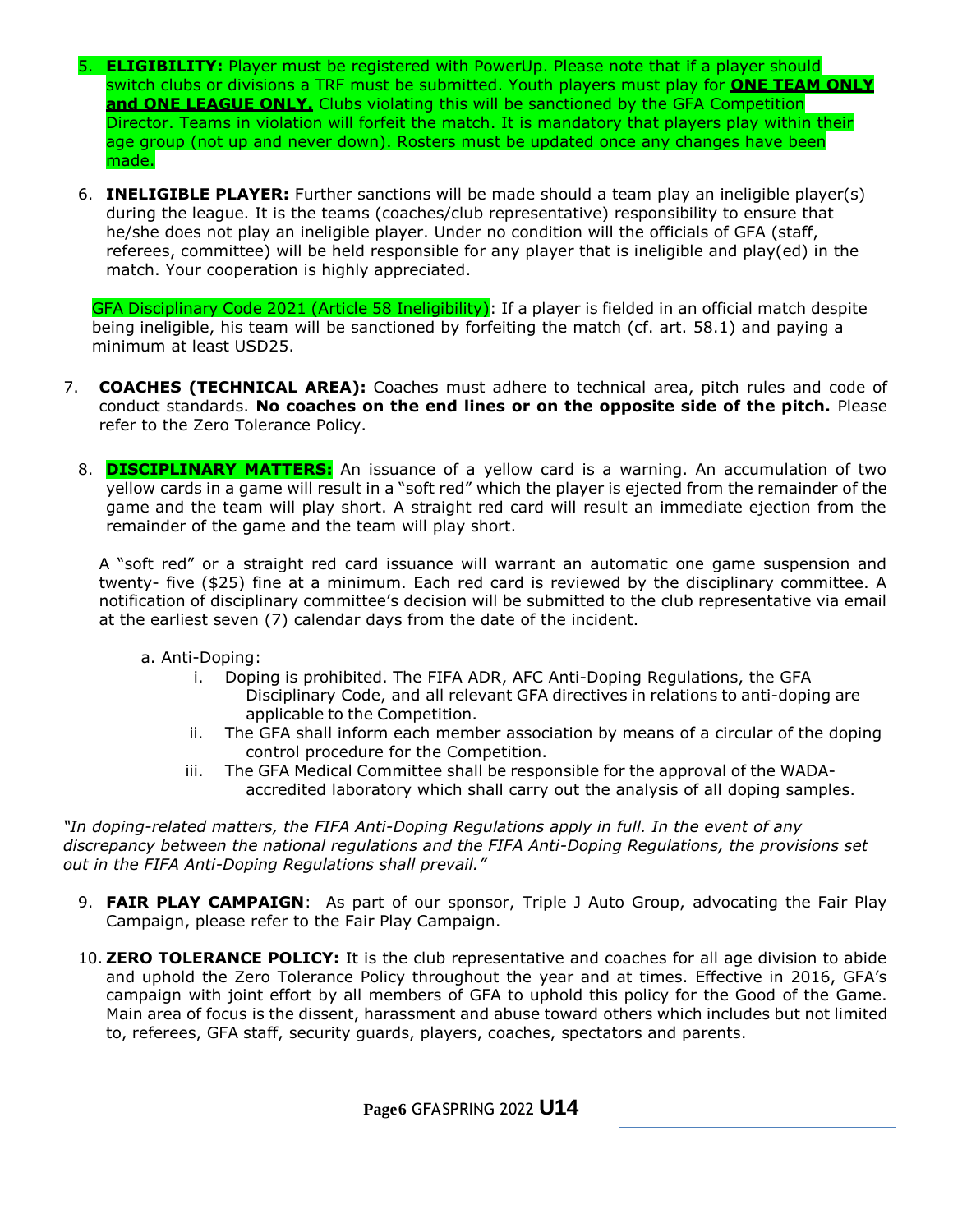11. **INCIDENT REPORT:** Please report any/all incident via incident form provided online or in Main Office. Serious/Confidential matters email to: [competition@theguamfa.com](mailto:competition@theguamfa.com)

#### 12. **Important Dates:**

.

- a. Mid-Season Youth League Meeting: March 30, 2022, GFA Lecture Hall 1900 hrs.
- b. Post-Season Youth League Meeting: **April 24, 2022, GFA Lecture Hall 19 hrs.** 
	- Open to Club Representatives, Coaches and Parents.

## **ABSOLUTELY: NO SMOKING! NO ALCOHOLIC BEVERAGES! NO PETS ALLOWED!**